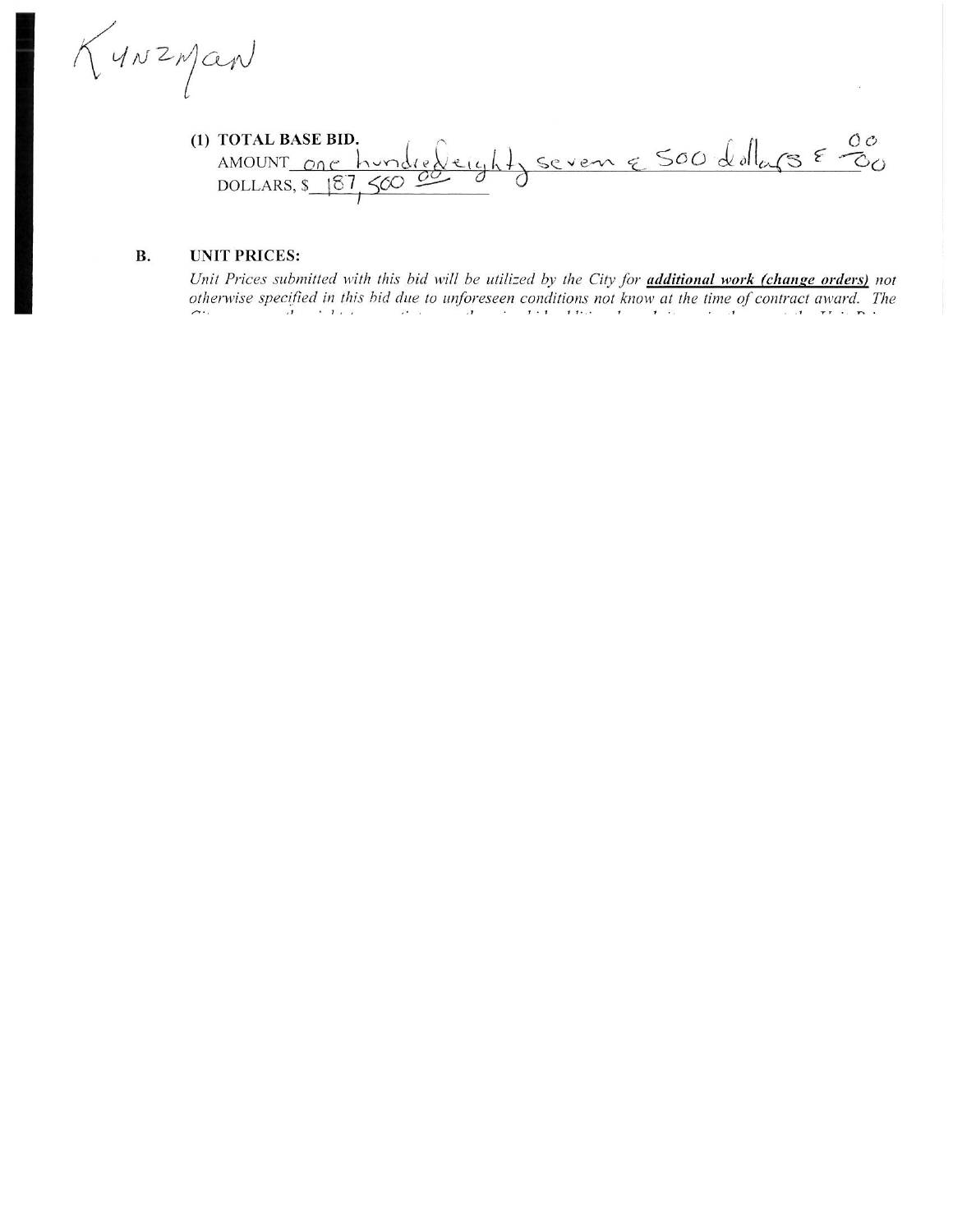ches Contracte

IX THOUSAID SIX HUNDRED (1) TOTAL BASE BID. AMOUNT ONE HONDRED NIHET DOLLARS,  $$194,600.00$ 

# **UNIT PRICES: B.**

Unit Prices submitted with this bid will be utilized by the City for *additional work (change orders)* not otherwise specified in this bid due to unforeseen conditions not know at the time of contract award. The City reserves the right to negotiate or otherwise bid additional work items in the event the Unit Prices submitted with this bid are not competitive. Unit Prices shall include all associated costs such as material, delivery, installation, applicable permit fees, taxes, bonds, overhead and/or profit, etc.

|                                                                               | Unit of         | Unit     |
|-------------------------------------------------------------------------------|-----------------|----------|
|                                                                               | Measure         | Price    |
| 1. Unit Price No. 1. Stone Repointing                                         | Per linear foot | 812.00   |
| 2. Unit Price No. 2. Additional Repair of Trent House Cornice Per linear foot |                 | \$300,00 |

The contract shall be awarded based upon the lowest price bid for the Base Bid (+) plus any Alternate Bids in sequential order. The City of Trenton reserves the right to award the Base Bid with or without Alternates.

Any or all Bids for this Project may be rejected if they are non-conforming, non-responsive or conditional. A Bid may be rejected for failure to comply with requirements of the Contract Documents.

### C. **BID SUMMARY**

NICKLES COHTMACTIN Name of prospective Contractor: Project Name: Restoration of the William Trent House

| <b>DESCRIPTION</b>                         | <b>DOLLAR AMOUNT</b> (in numbers) |
|--------------------------------------------|-----------------------------------|
| <b>INSURANCE</b>                           | 3 <sub>0</sub><br>S<br>39         |
| BONDS (Bid and Payment & Performance)      | S<br>64                           |
| <b>OVERHEAD &amp; PROFIT</b>               | \$<br>301<br>872.                 |
| DIVISION 1 General Conditions              | \$                                |
|                                            |                                   |
| DIVISION 2 Existing Conditions             | 14CL<br>\$<br>n (                 |
|                                            |                                   |
| DIVISION 4 Masonry                         |                                   |
| Trent House Stone Repointing               | \$                                |
|                                            |                                   |
| DIVISION 6 Wood, Plastics and Composites   |                                   |
| Trent House Wood Repair                    | \$<br>.600.                       |
|                                            |                                   |
| DIVISION 7 Thermal and Moisture Protection |                                   |
| Trent House Roof Repair                    | 60<br>S                           |
|                                            |                                   |
| DIVISION 8 Openings                        |                                   |
| Trent House Window and Door Repair         | \$                                |
| Restoration of the William Trent House     | <b>BID PROPOSAL FORM</b>          |
|                                            | 004113-2                          |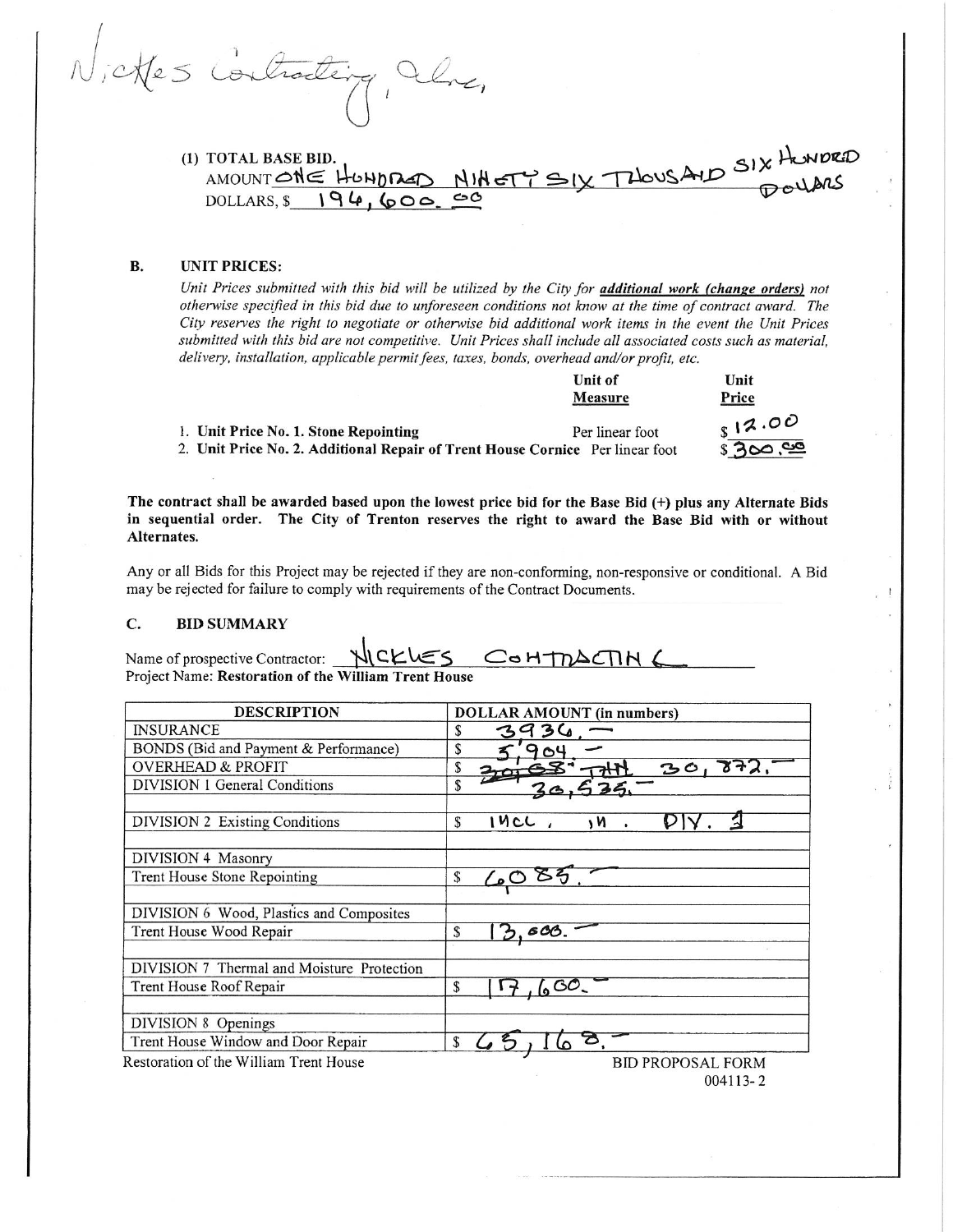Nictels Contracting, where.

| Trent House Removal, Repair and Reinstallation<br>of Existing Storm Windows | <b>S</b> |
|-----------------------------------------------------------------------------|----------|
| DIVISION 9 Finishes                                                         |          |
| Trent House Painting                                                        |          |
|                                                                             |          |

Restoration of the William Trent House

**BID PROPOSAL FORM** 004113-3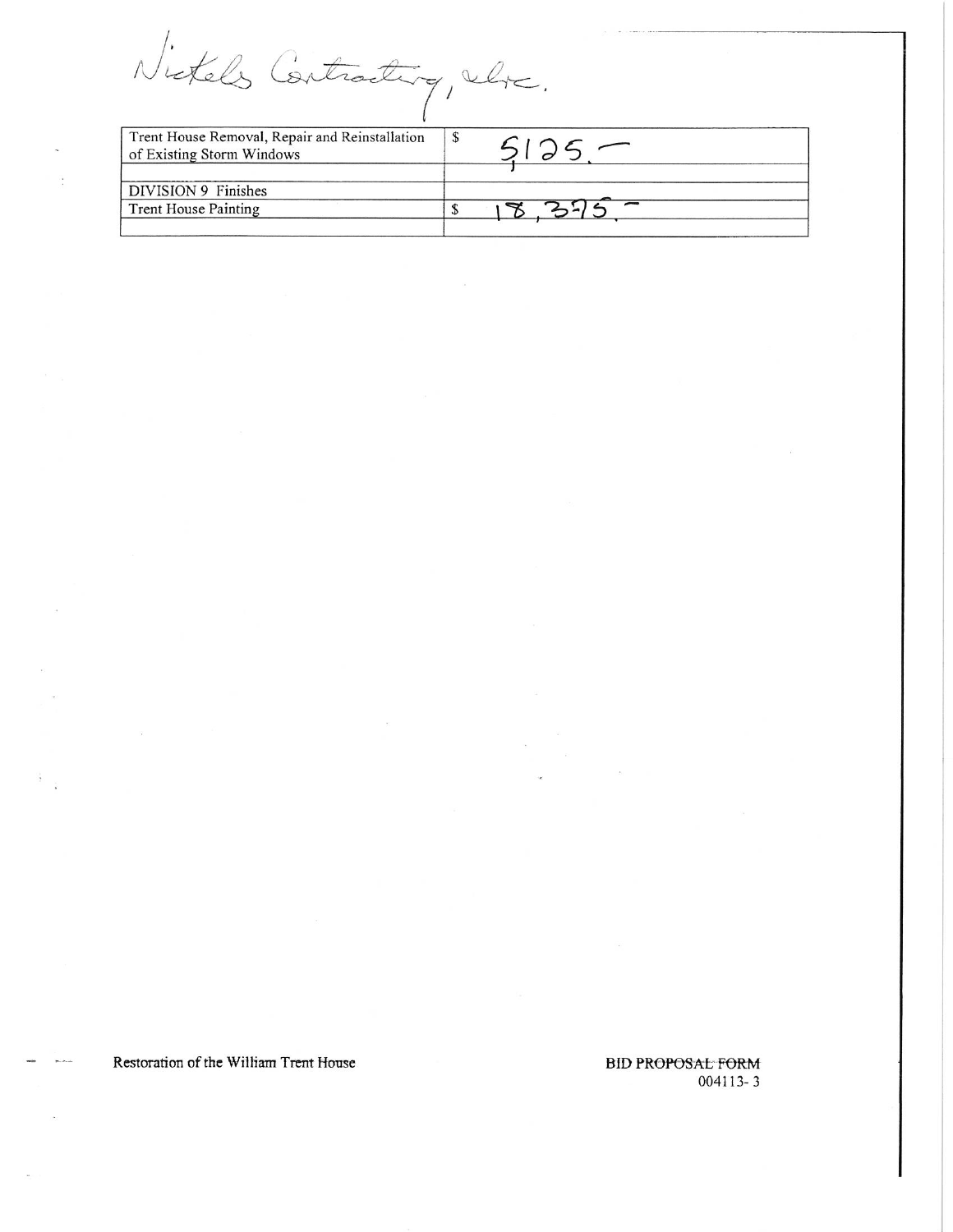$N$ orthegs

# (1) TOTAL BASE BID.

AMOUNT Three Hundred & Sixty Eight Thousand Dollars DOLLARS, \$368,000.00

## **B. UNIT PRICES:**

Unit Prices submitted with this bid will be utilized by the City for *additional work (change orders)* not otherwise specified in this bid due to unforeseen conditions not know at the time of contract award. The City reserves the right to negotiate or otherwise bid additional work items in the event the Unit Prices submitted with this bid are not competitive. Unit Prices shall include all associated costs such as material, delivery, installation, applicable permit fees, taxes, bonds, overhead and/or profit, etc.

 $\mathbf{r}$   $\mathbf{r}$   $\mathbf{r}$   $\mathbf{r}$ 

|                                                                               | UNIL OI<br>Measure | Unit<br>Price       |
|-------------------------------------------------------------------------------|--------------------|---------------------|
| 1. Unit Price No. 1. Stone Repointing                                         | Per linear foot    | $\frac{1}{2}$ 45.00 |
| 2. Unit Price No. 2. Additional Repair of Trent House Cornice Per linear foot |                    | \$75.00             |

The contract shall be awarded based upon the lowest price bid for the Base Bid (+) plus any Alternate Bids in sequential order. The City of Trenton reserves the right to award the Base Bid with or without Alternates.

Any or all Bids for this Project may be rejected if they are non-conforming, non-responsive or conditional. A Bid may be rejected for failure to comply with requirements of the Contract Documents.

### $\mathbf{C}$ . **BID SUMMARY**

Name of prospective Contractor: Northeast Roof Maintenance, Inc. Project Name: Restoration of the William Trent House

| <b>DESCRIPTION</b>                                                                                                                                                                                                                                                                                                                        | <b>DOLLAR AMOUNT</b> (in numbers) |
|-------------------------------------------------------------------------------------------------------------------------------------------------------------------------------------------------------------------------------------------------------------------------------------------------------------------------------------------|-----------------------------------|
| <b>INSURANCE</b>                                                                                                                                                                                                                                                                                                                          | \$2,000.00                        |
| BONDS (Bid and Payment & Performance)                                                                                                                                                                                                                                                                                                     | \$4,000.00                        |
| <b>OVERHEAD &amp; PROFIT</b>                                                                                                                                                                                                                                                                                                              | \$30,000.00                       |
| DIVISION 1 General Conditions                                                                                                                                                                                                                                                                                                             | \$20,000.00                       |
|                                                                                                                                                                                                                                                                                                                                           |                                   |
| DIVISION 2 Existing Conditions                                                                                                                                                                                                                                                                                                            | \$2,500.00                        |
|                                                                                                                                                                                                                                                                                                                                           |                                   |
| DIVISION 4 Masonry                                                                                                                                                                                                                                                                                                                        |                                   |
| Trent House Stone Repointing                                                                                                                                                                                                                                                                                                              | \$25,000.00                       |
|                                                                                                                                                                                                                                                                                                                                           |                                   |
| DIVISION 6 Wood, Plastics and Composites                                                                                                                                                                                                                                                                                                  |                                   |
| Trent House Wood Repair                                                                                                                                                                                                                                                                                                                   | \$35,000.00                       |
|                                                                                                                                                                                                                                                                                                                                           |                                   |
| DIVISION 7 Thermal and Moisture Protection                                                                                                                                                                                                                                                                                                |                                   |
| Trent House Roof Repair                                                                                                                                                                                                                                                                                                                   | \$52,500.00                       |
|                                                                                                                                                                                                                                                                                                                                           |                                   |
| DIVISION 8 Openings                                                                                                                                                                                                                                                                                                                       |                                   |
| Trent House Window and Door Repair                                                                                                                                                                                                                                                                                                        | \$162,000.00                      |
| $\mathbf{r}$ , $\mathbf{r}$ , $\mathbf{r}$ , $\mathbf{r}$ , $\mathbf{r}$ , $\mathbf{r}$ , $\mathbf{r}$ , $\mathbf{r}$ , $\mathbf{r}$ , $\mathbf{r}$ , $\mathbf{r}$ , $\mathbf{r}$ , $\mathbf{r}$ , $\mathbf{r}$ , $\mathbf{r}$ , $\mathbf{r}$ , $\mathbf{r}$ , $\mathbf{r}$ , $\mathbf{r}$ , $\mathbf{r}$ , $\mathbf{r}$ , $\mathbf{r}$ , |                                   |

Restoration of the William Trent House

BID PROPOSAL FORM  $004113 - 2$